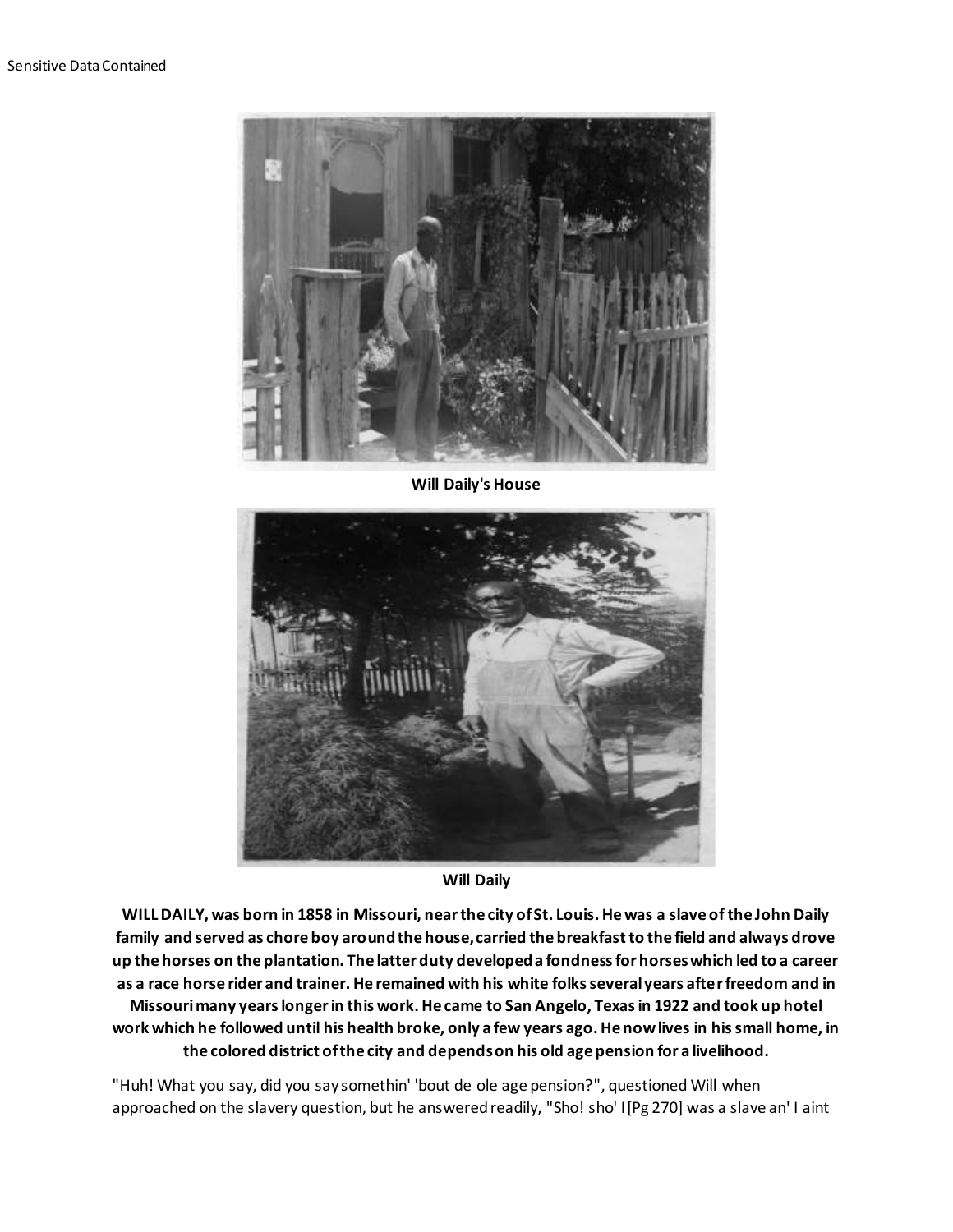ashamed to admit dat I was. Some of dese here fellers thinks dey sounds ole when dey says dey was slaves and dey denies it but I's proud enough of de good treatment I's got, to allus tell about it. My marster had a driver but he say his niggers was human, wid human feelin's, so he makes dat driver reports to him fer what little thrashin's we gits. Course we had to do de right thing but jes' some how did, mos' of de time 'cause he was good to us. Soon as I was big enough, about four or five years ole, ole miss, she starts trainin' me fer a house boy. I's a doin' all sorts of chores by de time I was six years old. Den ole marster he starts sendin' me out on de plantation to drive up de hosses. I sho' likes dat job 'cause aint nothin' I loves any better den hosses. Den when I was bigger he starts me to carryin' de breakfast to de field whar de grown niggers had been out workin' since way 'fore day. Dey all done dat. Dey say de days wasn't long enough to put in enough time so dey works part of de night.

"We had good grub 'cause we raised all de co'n and de hogs and de cows and chickens and plenty of everything. Mos' times we have biscuits and bacon and syrup for breakfast and butter too if we wants it but mos' niggers dey likes dat fat bacon de bes'.

"Our log cabins was good and comfortable. Dey was all along in a row and built out of de same kind of logs what our marsters house was.[Pg 271]

"We had good beds and dey was clean.

"I nev'r had no money when I was a slave 'cause I was jes' a small boy when de slaves was set free.

"We had lots of fish and rabbits, more den we had 'possum but we sho' likes dat 'possum when we could git it.

"My marster had about three hundred slaves and a big plantation.

"I seen some slaves sold off dat big auction block and de little chillun sho' would be a cryin' when dey takes dere mothers away from dem.

"We didn' have no jail 'cause my marster didn' believe dat way, but I's seen other slaves in dem chains and things.

"We didn' know nothin' 'bout no learnin' nor no church neither and when de slaves die dey was jes' buried without no singin' or nothin'.

"When de war started, my father, he goes and once I remember he comes home on a furlough and we was all so glad, den when he goes back he gits killed and we nev'r see him no mo'.

"We had de doctor and good care when we was sick. I's don't remember much 'bout what kinds of medicine we took but I's know it was mostly home-made.

"We all wears dat asafoetida on a string 'round our necks and sometimes we carry a rabbit's foot in our pockets fer good luck.[Pg 272]

"When de war was ended and de slaves was free old Uncle Pete, our oldest slave, comes a-walkin' up from de woods whar he always go to keeps from bein' bothered, to read his Bible, and he had dat Bible under his arm an' he say, 'I's know somethin', me an' de Lawd knows somethin'', and den he tells us. He say, 'You all is free people now, you can go when you please and come when you pleases and you can stay here or go some other place'. Well I had to stay 'cause my mother stayed and I's jes' keeps on ridin'